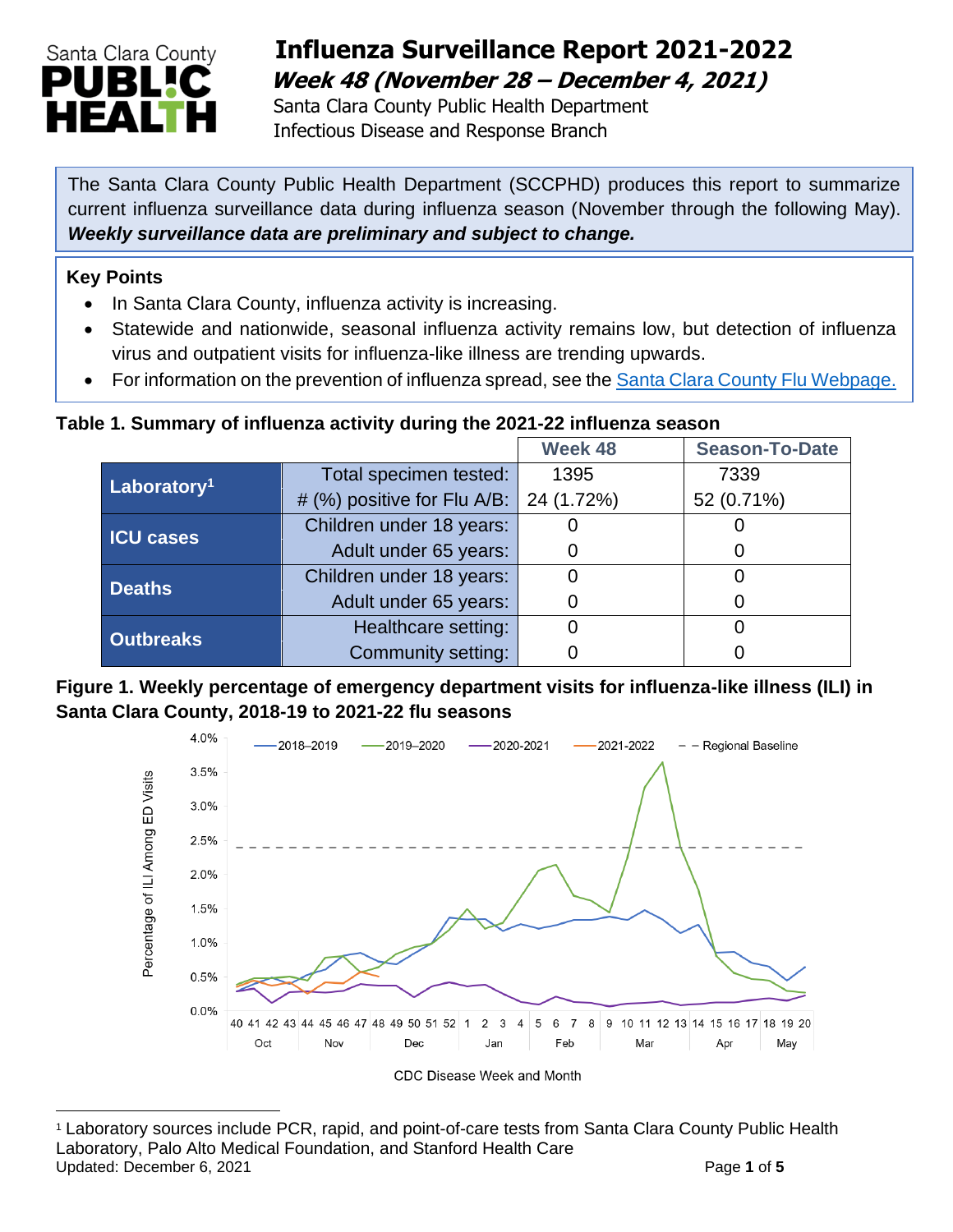

 Santa Clara County Public Health Department Infectious Disease and Response Branch

## **Influenza Virologic Surveillance**





CDC Disease Week and Month

<sup>2</sup>Laboratory sources include PCR, rapid, and point-of-care tests from Santa Clara County Public Health Laboratory, Palo Alto Medical Foundation, and Stanford Health Care. Limitations of Figure 2 data include presence of out-of-jurisdiction cases, inability to subtype influenza by certain laboratories, and potential missed influenza cases tested by alternate laboratories in the county.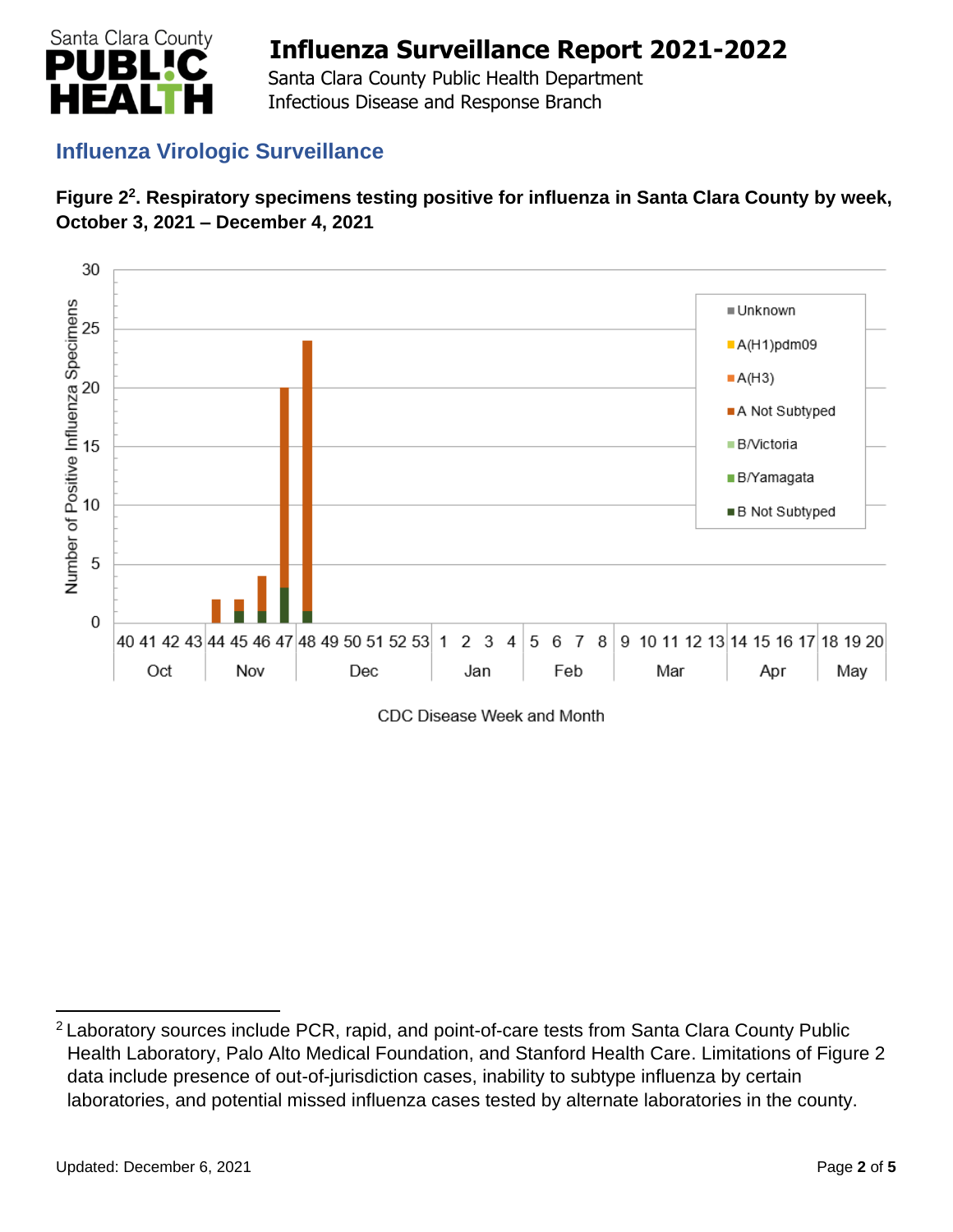

 Santa Clara County Public Health Department Infectious Disease and Response Branch

# **Laboratory-Confirmed Influenza ICU Cases, Deaths, and Outbreaks**

As of December 4, 2021, no laboratory-confirmed influenza cases requiring ICU level care or influenzaassociated deaths among persons under 65 years old were reported in Santa Clara County for the current flu season (Figure 3, Figure 4). Cases aged 65 years and older are not reportable. Additionally, no laboratory-confirmed influenza outbreaks have been reported in a healthcare or community setting for the  $2021 - 2022$  influenza season (Figure 5).

### **Figure 3<sup>3</sup> . Laboratory-confirmed influenza ICU cases and deaths among individuals aged 0-64 years by week of onset in Santa Clara County, October 3, 2021 – December 4, 2021**



CDC Disease Week and Month



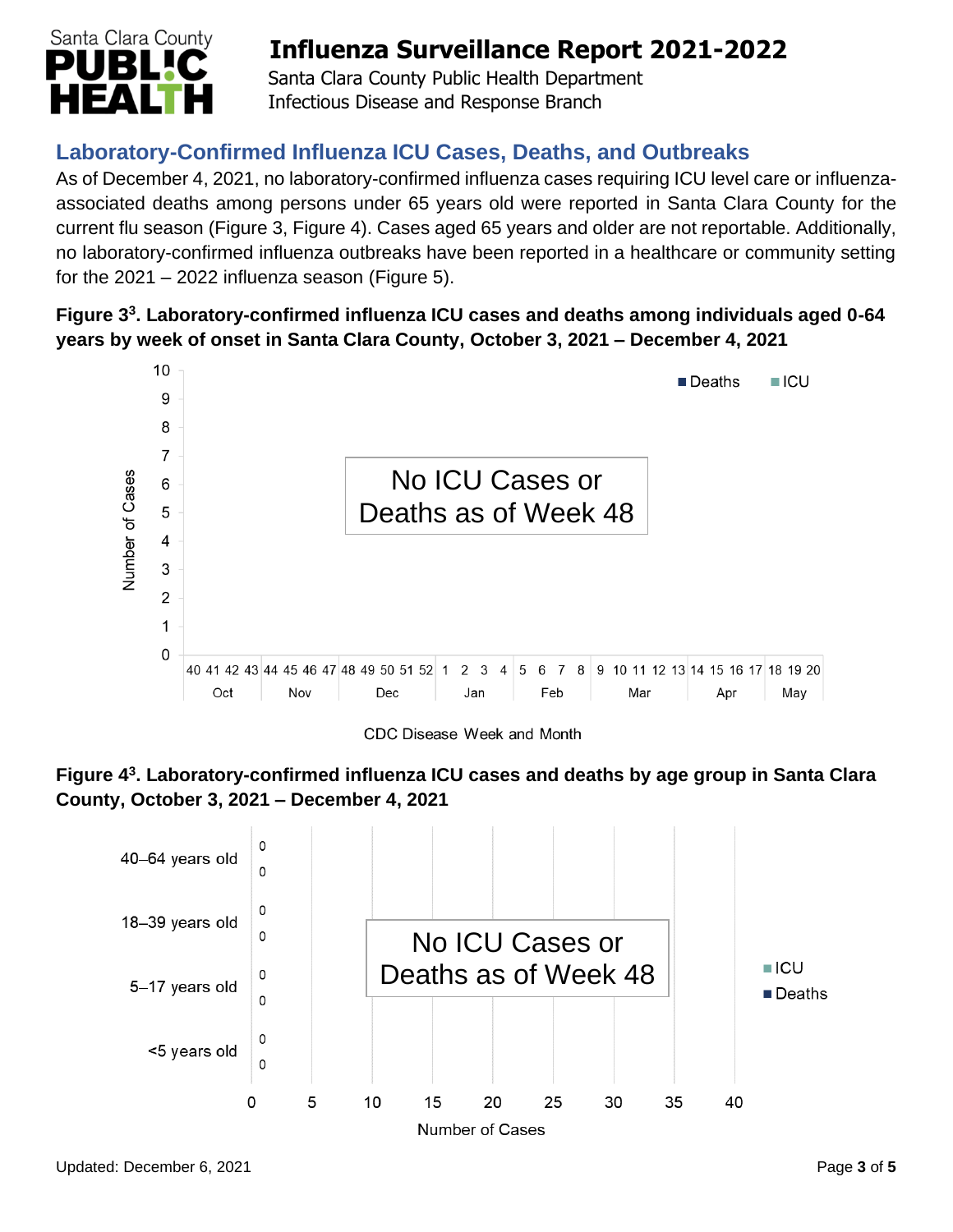

 Santa Clara County Public Health Department Infectious Disease and Response Branch

### **Figure 5<sup>3</sup> . Laboratory-confirmed healthcare and community outbreaks by outbreak onset week in Santa Clara County, October 3, 2021 – December 4, 2021**



## **Statewide and Nationwide Influenza Surveillance**

|                                      | <b>CALIFORNIA</b>                                                                                                                                                 |                       | <b>UNITED STATES</b> |                       |  |
|--------------------------------------|-------------------------------------------------------------------------------------------------------------------------------------------------------------------|-----------------------|----------------------|-----------------------|--|
|                                      | Week 47                                                                                                                                                           | <b>Season-To-Date</b> | Week 47              | <b>Season-To-Date</b> |  |
| Season influenza activity            | Sporadic; Remains low, but the number of influenza<br>virus detections by public health laboratories and<br>patient visits for ILI have increased in recent weeks |                       |                      |                       |  |
| <b>Predominant Virus Circulating</b> | Flu A                                                                                                                                                             | Flu A                 | Flu A                | Flu A                 |  |
| # of Flu-Coded Deaths                |                                                                                                                                                                   | $\mathcal{P}$         | 4                    | 61                    |  |
| # of Flu-Associated Pediatric Deaths | O                                                                                                                                                                 | 0                     | 0                    | 0                     |  |

For more information, visit the [CDPH Influenza Webpage](http://www.cdph.ca.gov/Programs/CID/DCDC/Pages/Immunization/Influenza.aspx) and the CDC U.S. Influenza Surveillance [Webpage.](http://www.cdc.gov/flu/weekly/)

<sup>&</sup>lt;sup>3</sup> The source for Figures 3, 4, and 5 is the California Reportable Diseases Information Exchange (CalREDIE) system. Data are provisional as of 12/6/2021.